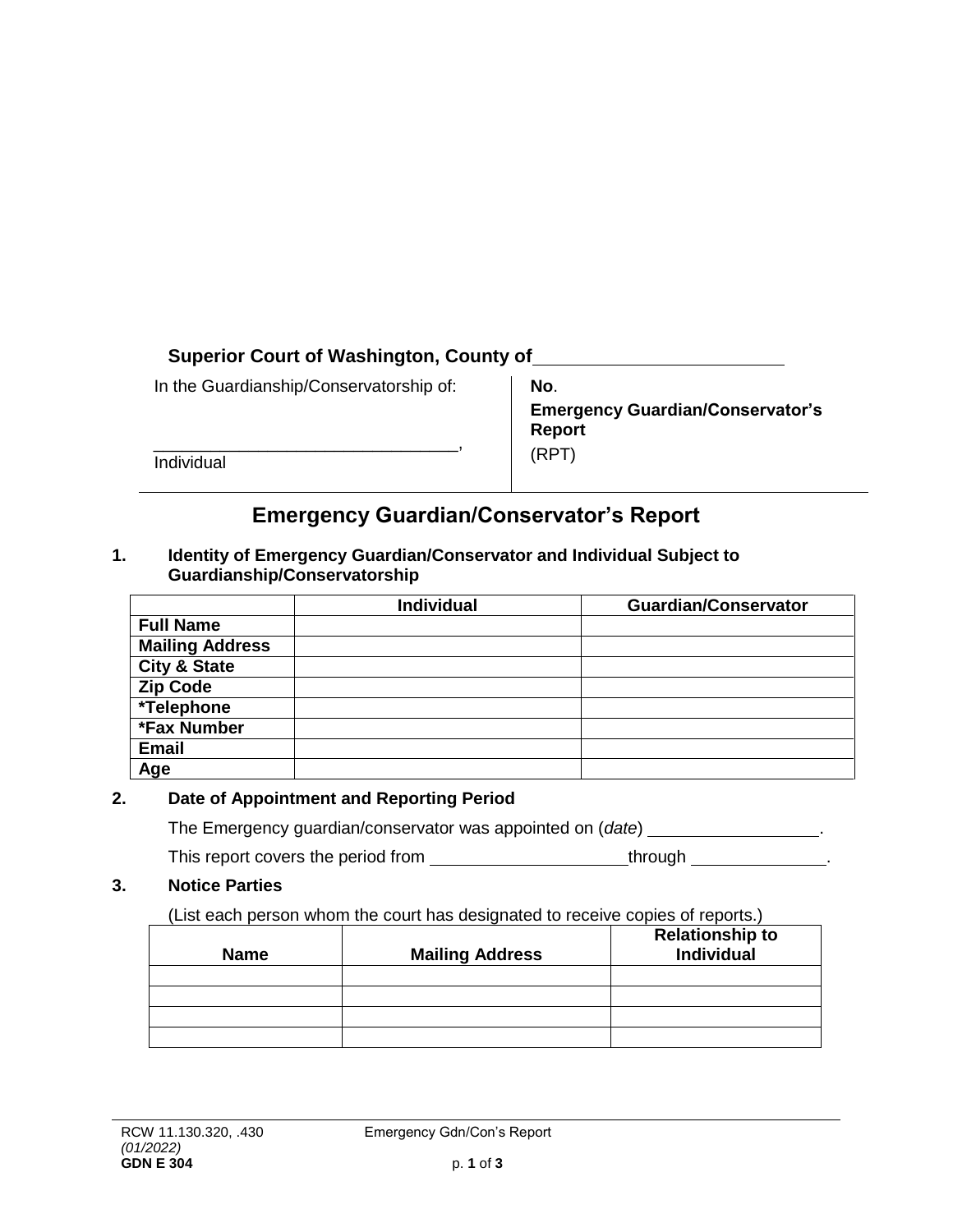## **4. Bond and Blocked Accounts**

|            | There $\lceil$ ] is or $\lceil$ ] is not currently a bond in place in the amount of \$ |  |
|------------|----------------------------------------------------------------------------------------|--|
| (Bond No.: |                                                                                        |  |

The total assets in blocked accounts is \$ .

The total assets in unblocked accounts is \$ ...

### **5. Guardian/Conservator Fees**

The guardian/conservator is requesting approval of fees and costs in the amount of

\$ \_\_\_\_\_\_\_\_\_\_\_\_\_\_\_ for the period of \_\_\_\_\_\_\_\_\_\_\_\_\_\_\_\_\_\_\_\_\_\_\_\_through \_\_\_\_\_\_\_\_\_\_\_ to be paid as follows . The guardian/conservator has attached to this report (or has filed with this report) a separate itemized fee declaration that describes in detail the services rendered, the time period that services were provided, the time required to provide services, the requested rate of compensation, and the out-of-pocket costs incurred.

#### **6. Specific and updated information regarding the emergency alleged in the emergency petition**

## **7**. **Individual's Emergency Needs**

**8. Actions and decisions by the emergency guardian/conservator**

**9. Recommendations as to whether a guardian/conservator should be appointed**

#### **10. Extend Emergency Guardianship/Conservatorship**

- [ ] Does not apply.
- [ ] The emergency guardianship/conservatorship should be extended another 60 days because: when the contract of the contract of the contract of the contract of the contract of the contract of the contract of the contract of the contract of the contract of the contract of the contract of the contract of